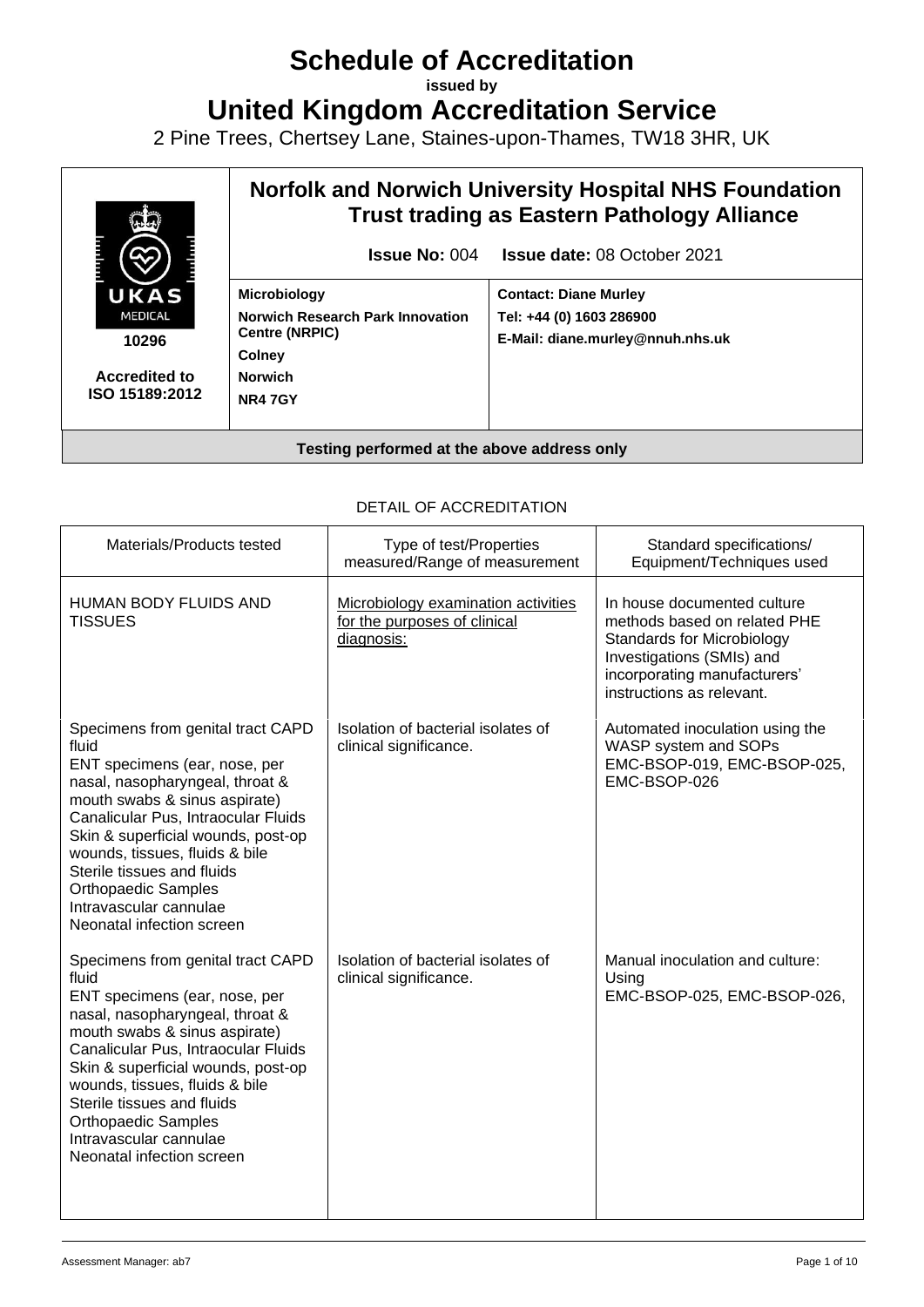

2 Pine Trees, Chertsey Lane, Staines -upon -Thames, TW18 3HR, UK

**Norfolk and Norwich University Hospital NHS Foundation Trust trading as Eastern Pathology Alliance**

**Accredited to ISO 15189:2012** 

**Issue No:** 004 **Issue date:** 08 October 2021

| Materials/Products tested                               | Type of test/Properties<br>measured/Range of measurement                                                                                                 | Standard specifications/<br>Equipment/Techniques used                                                                                                                                                                                                                |
|---------------------------------------------------------|----------------------------------------------------------------------------------------------------------------------------------------------------------|----------------------------------------------------------------------------------------------------------------------------------------------------------------------------------------------------------------------------------------------------------------------|
| <b>HUMAN BODY FLUIDS AND</b><br>TISSUES (cont'd)        | Microbiology examination activities<br>for the purposes of clinical<br>diagnosis: (cont'd)                                                               | In house documented culture<br>methods based on related PHE<br><b>Standards for Microbiology</b><br>Investigations (SMIs) and<br>incorporating manufacturers'<br>instructions as relevant.                                                                           |
| Urine                                                   | Isolation of clinically significant<br>bacteria and fungi                                                                                                | Manual culture (BD Orientation)<br>EMC-BSOP-002                                                                                                                                                                                                                      |
| Urine                                                   | Detection, identification &<br>quantification of<br>White blood cells<br>Red blood cells<br>Squamous epithelial cells<br><b>Bacterial cells</b><br>Casts | Automated microscopy by UF 5000<br>(Sysmex)<br>EMC-BSOP-002                                                                                                                                                                                                          |
| <b>Blood</b>                                            | Culture, isolation and identification<br>of bacterial isolates of clinical<br>significance.                                                              | Automated growth detection using<br><b>Biomerieux BacTALERT and EMC-</b><br><b>BSOP-001</b>                                                                                                                                                                          |
| Swabs                                                   | Screening specimens for MRSA                                                                                                                             | Manual culture using EMC-BSOP-<br>012                                                                                                                                                                                                                                |
| Faeces/rectal swabs                                     | Screening specimens for ESBL,<br>CPE and VRE                                                                                                             | Culture using chromogenic media<br>for ESBL, CPE and VRE EMC<br><b>BSOP-012</b><br>CPE by Cepheid Expert PCR EMC-<br><b>BSOP-034</b>                                                                                                                                 |
| Sputum, Bronchoalveolar lavage,<br>pleural fluid, swabs | Isolation of clinically significant<br>bacteria and fungi                                                                                                | Manual culture EMC-BSOP-003                                                                                                                                                                                                                                          |
| Cerebrospinal fluid (CSF)                               | Quantification of white and red<br>blood cells, detection of bacteria,<br>fungi, Cryptococcal antigen                                                    | Manual culture, microscopy - Kovo<br>disposable counting chamber/Fuchs<br>Rosenthal counting chamber,<br>identification by Gram stain<br>WBC differential by Toluidine Blue<br>Cryptococcus antigen detection by<br>IMMY CrAg lateral flow procedure<br>EMC-BSOP-014 |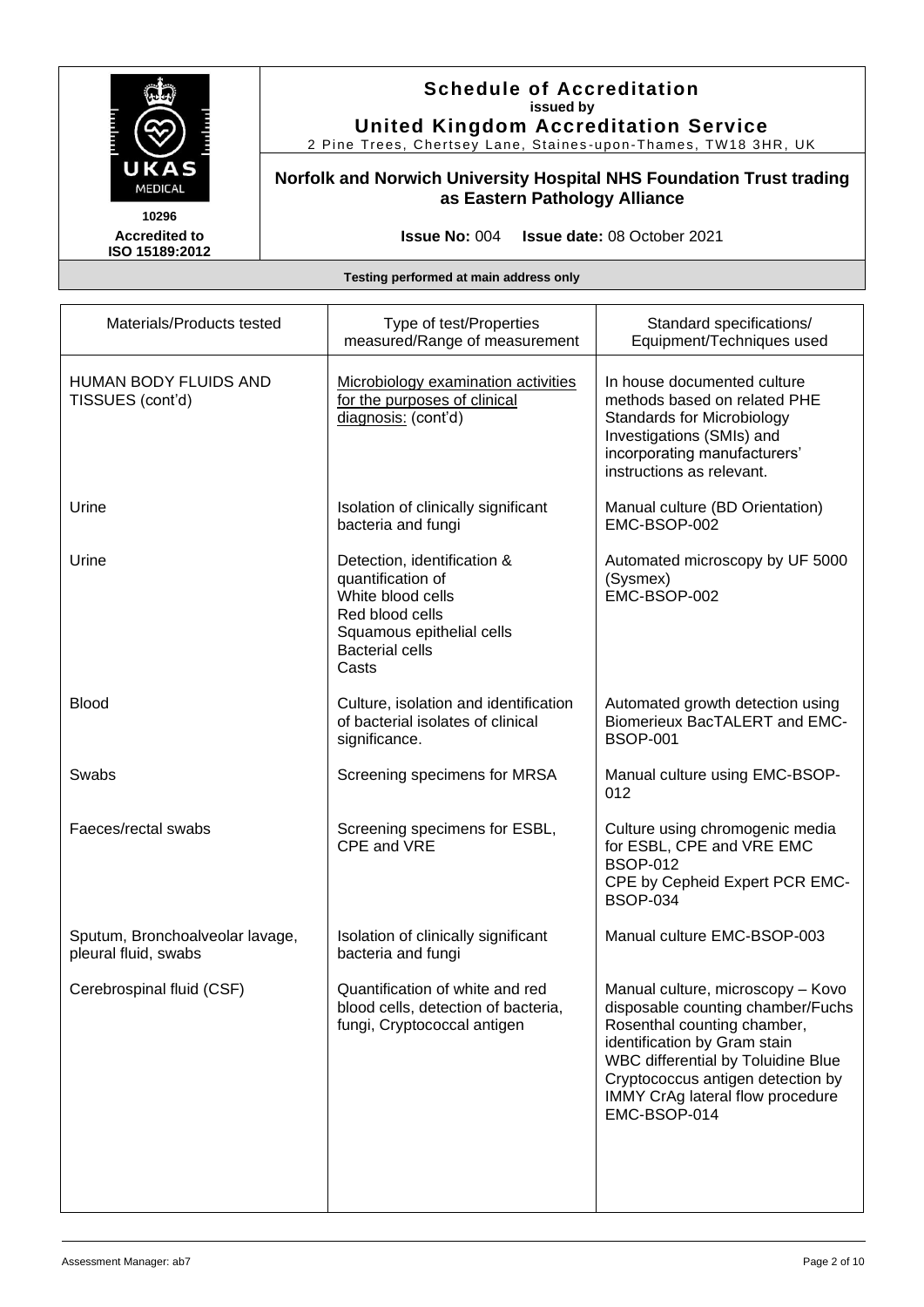

2 Pine Trees, Chertsey Lane, Staines -upon -Thames, TW18 3HR, UK

# **Norfolk and Norwich University Hospital NHS Foundation Trust trading as Eastern Pathology Alliance**

**Accredited to ISO 15189:2012** 

**Issue No:** 004 **Issue date:** 08 October 2021

| Materials/Products tested                                      | Type of test/Properties<br>measured/Range of measurement                                   | Standard specifications/<br>Equipment/Techniques used                                                                                                                                                                                                                                                                                                                                                                                                                                                                            |
|----------------------------------------------------------------|--------------------------------------------------------------------------------------------|----------------------------------------------------------------------------------------------------------------------------------------------------------------------------------------------------------------------------------------------------------------------------------------------------------------------------------------------------------------------------------------------------------------------------------------------------------------------------------------------------------------------------------|
| <b>HUMAN BODY FLUIDS AND</b><br>TISSUES (cont'd)               | Microbiology examination activities<br>for the purposes of clinical<br>diagnosis: (cont'd) | In house documented culture<br>methods based on related PHE<br><b>Standards for Microbiology</b><br>Investigations (SMIs) and<br>incorporating manufacturers'<br>instructions as relevant.                                                                                                                                                                                                                                                                                                                                       |
| Bacterial and fungal isolates<br>cultured in house from above. | Identification of bacterial isolates of<br>clinical significance.                          | Manual:<br>Direct latex agglutination:<br>Strep PathoDxtra (Oxoid)<br>PROLEX STAPH XTRA LATEX KIT<br>(Prolab)<br>Immunocromatic assay (strip):<br>PENICILLIN-BINDING PROTEIN<br>(PBP2) LA (ALERE)<br>EMC-BSOP-013<br>EMC-BSOP-015<br>EMC-BSOP-017<br>EMC-BSOP-018<br>EMC-BSOP-019<br>EMC-BSOP-035<br>EMC-BSOP-020<br>EMC-BSOP-021<br>EMC-BSOP-022<br>EMC-BSOP-024<br>Microscopy (Gram stain) on pus<br>and fluids for presence of WBCs<br>and organisms by manual staining<br>or by bioMérieux: PREVI-Color<br>Gram EMC-BSOP-010 |
| Bacterial and fungal isolates<br>cultured in house from above. | Identification of bacterial isolates of<br>clinical significance.                          | Automated:<br>EMC-BSOP-010<br>PREVI-Color Gram EMC-BSOP-<br>027<br>VITEK 2 Systems EMC-BSOP-008<br>VITEK MS (MALDI-TOF): EMC-<br><b>BSOP-028</b><br>EntericBio EMC-BSOP-040                                                                                                                                                                                                                                                                                                                                                      |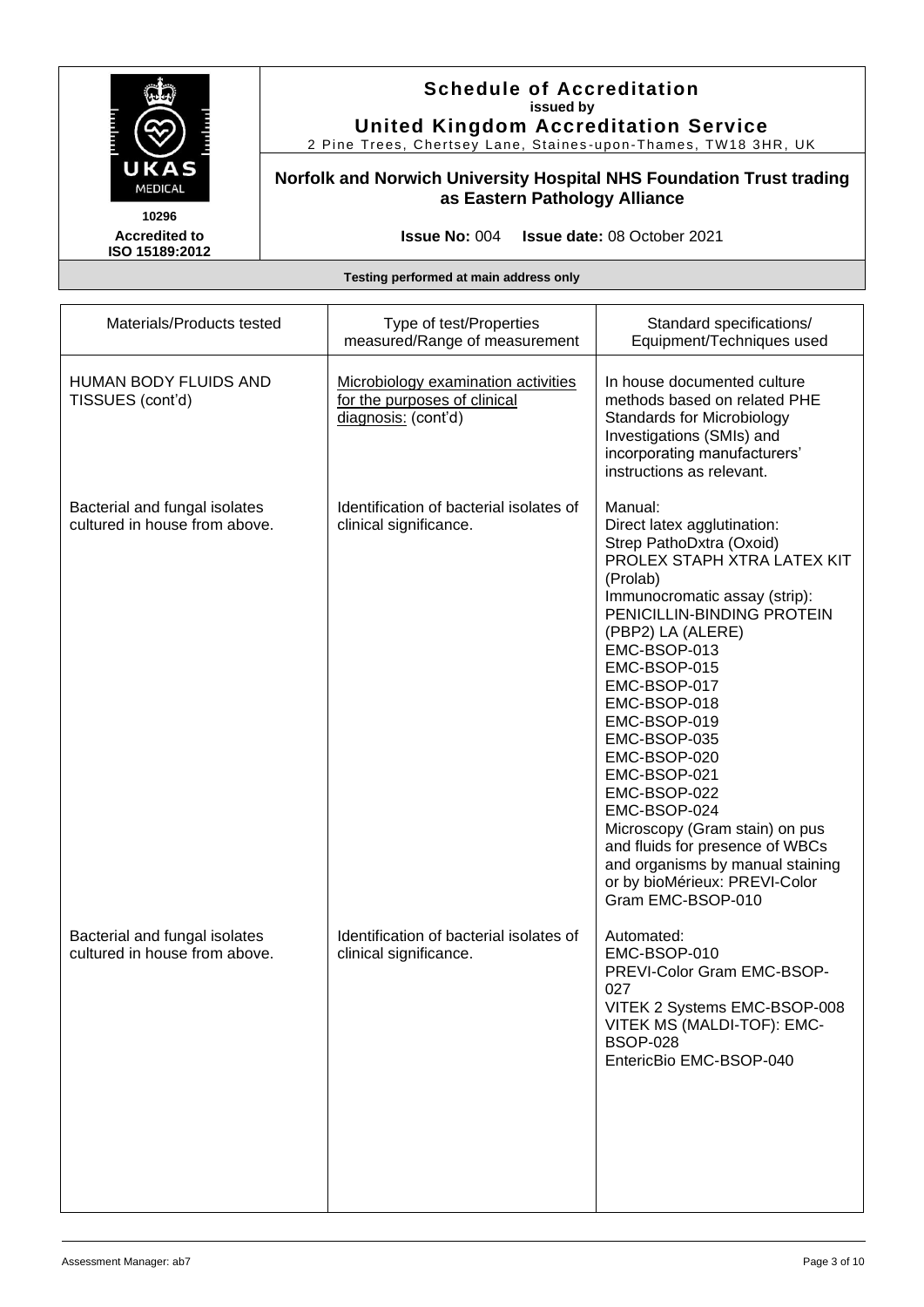

2 Pine Trees, Chertsey Lane, Staines -upon -Thames, TW18 3HR, UK

**Norfolk and Norwich University Hospital NHS Foundation Trust trading as Eastern Pathology Alliance**

**Accredited to ISO 15189:2012** 

**Issue No:** 004 **Issue date:** 08 October 2021

| Materials/Products tested                               | Type of test/Properties<br>measured/Range of measurement                                                                                                                | Standard specifications/<br>Equipment/Techniques used                                                                                                                                             |
|---------------------------------------------------------|-------------------------------------------------------------------------------------------------------------------------------------------------------------------------|---------------------------------------------------------------------------------------------------------------------------------------------------------------------------------------------------|
| HUMAN BODY FLUIDS AND<br>TISSUES (cont'd)               | Microbiology examination activities<br>for the purposes of clinical<br>diagnosis: (cont'd)                                                                              | In house documented culture<br>methods based on related PHE<br><b>Standards for Microbiology</b><br>Investigations (SMIs) and<br>incorporating manufacturers'<br>instructions as relevant.        |
| Sputum, Bronchoalveolar lavage,<br>pleural fluid, swabs | Isolation and investigation of<br>Mycobacteria sp of clinical<br>significance.                                                                                          | Microscopy by Fluorescent<br>auramine stain for presence of<br>Mycobacterium spp EMC-BSOP-<br>006<br>Culture by BD MGIT 960 MP and LJ<br>slopes<br>EMC-BSOP-006<br>Dagatron staining EMC-BSOP-039 |
| Faeces                                                  | Microbiological examination for<br>Salmonella and Shigella spp<br>Campylobacter spp<br>Escherichia coli 0157:H7<br>Yersinia enterocolitica<br>Vibrio spp<br>Plesiomonas | EntericBio PCR - EMC-BSOP-040<br>Confirmations by manual culture<br>using EMC-BSOP-029                                                                                                            |
| Sellotape anal impression slide                         | Microscopy for Enterobius ova                                                                                                                                           | Direct light microscopy EMC-BSOP-<br>030                                                                                                                                                          |
| Faeces                                                  | Detection of OCP including<br>Cryptosporidium oocysts and<br>Giardia lamblia trophozoites                                                                               | EMC-BSOP-030<br>Cryptosporidium/Giardia by<br>EntericBio PCR EMC-BSOP-040                                                                                                                         |
| Nail clippings, skin scrapings, hair                    | Isolation and identification of<br>clinically significant fungi                                                                                                         | Manual culture and fluorescent<br>microscopy using calco-fluor white<br>(Oxoid) and light microscopy using<br>lactofuchsin stain (Prolab) for<br>identification: EMC-BSOP-011                     |
| Laboratory isolates                                     | Susceptibility testing                                                                                                                                                  | Automated antimicrobial<br>susceptibilities: using EUCAST<br>guidelines<br>VITEK 2 Systems, EMC-BSOP-008<br>Cephid EMC-BSOP-034                                                                   |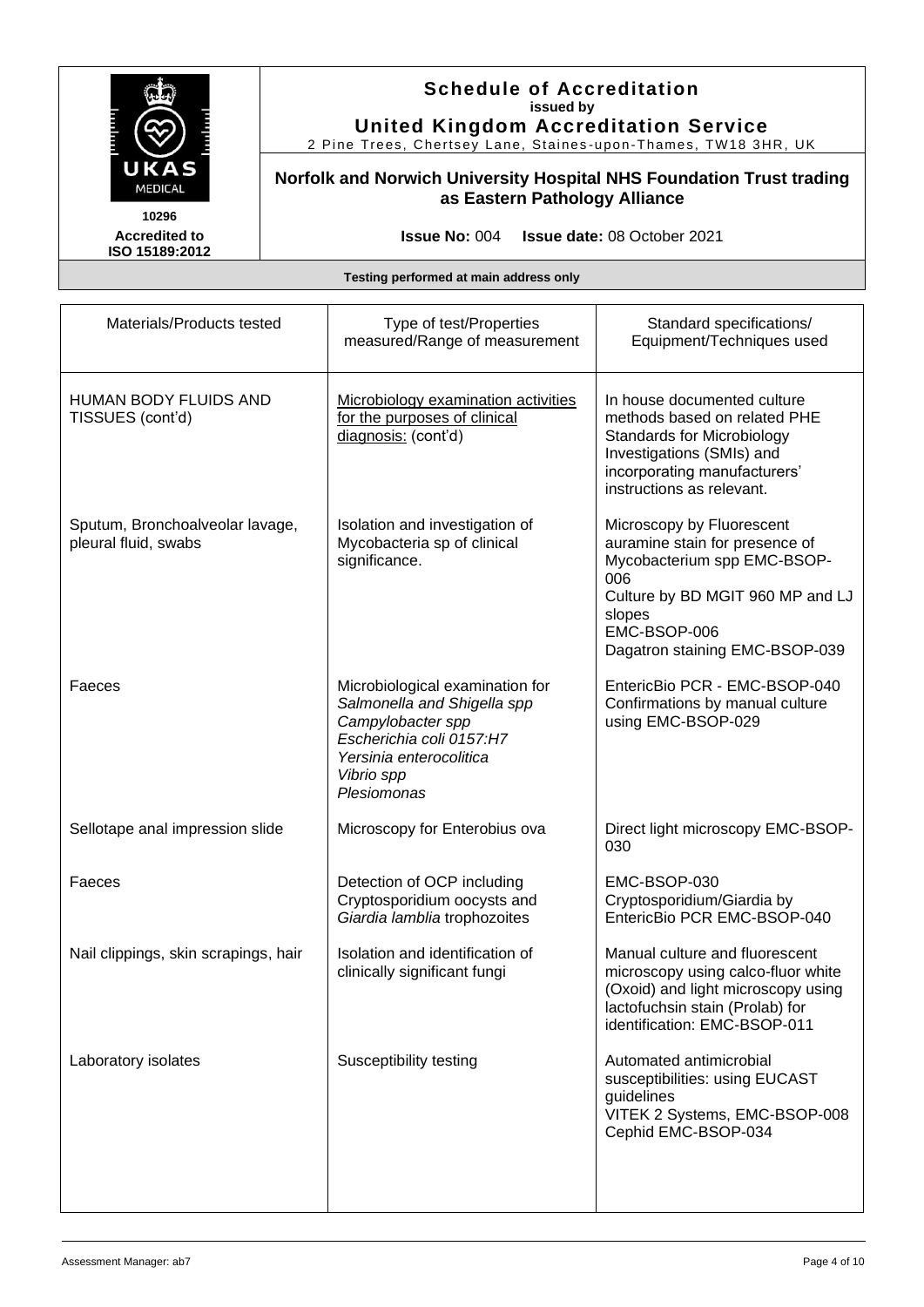

2 Pine Trees, Chertsey Lane, Staines -upon -Thames, TW18 3HR, UK

**Norfolk and Norwich University Hospital NHS Foundation Trust trading as Eastern Pathology Alliance**

**Accredited to ISO 15189:2012** 

**Issue No:** 004 **Issue date:** 08 October 2021

| Materials/Products tested                        | Type of test/Properties<br>measured/Range of measurement                                   | Standard specifications/<br>Equipment/Techniques used                                                                                                                                                                                                                                                                                                           |
|--------------------------------------------------|--------------------------------------------------------------------------------------------|-----------------------------------------------------------------------------------------------------------------------------------------------------------------------------------------------------------------------------------------------------------------------------------------------------------------------------------------------------------------|
| <b>HUMAN BODY FLUIDS AND</b><br>TISSUES (cont'd) | Microbiology examination activities<br>for the purposes of clinical<br>diagnosis: (cont'd) | In house documented culture<br>methods based on related PHE<br><b>Standards for Microbiology</b><br>Investigations (SMIs) and<br>incorporating manufacturers'<br>instructions as relevant.                                                                                                                                                                      |
| Laboratory isolates                              | Susceptibility testing                                                                     | Manual susceptibilities by disc<br>(Oxoid) diffusion following EUCAST<br>and by (BSAC) EMC-BSOP-036<br>Confirmation using EMC-BSOP-<br>024:<br>Mastdiscs combi - ESBL & AmpC<br>Detection<br>Following EUCAST - Disc Sets<br>(MAST) EMC-BSOP-024<br>Mastdiscs combi - Carbapenemase<br>Detection<br>Antibiotic gradient strips for MICs<br>(Oxoid) EMC-BSOP-036 |
| <b>HUMAN BODY FLUIDS AND</b><br><b>TISSUES</b>   | Serological examination activities<br>for the purposes of clinical<br>diagnosis:           | In house documented methods<br>based on related PHE Standards<br>for Microbiology Investigations<br>(SMIs) and incorporating<br>manufacturers' instructions as<br>relevant.                                                                                                                                                                                     |
| Serum                                            | Detection of Bartonella                                                                    | EMC-VSP-010 - IFA IgG (Focus<br>Diagnostics)                                                                                                                                                                                                                                                                                                                    |
| Serum                                            | Detection of Streptococci                                                                  | ASO: EMC-VSP-016 - Latex<br>agglutination (Biokit)<br>ADB: EMC-VSP-017 -<br>Neutralisation immunoassay<br>(bioMérieux)                                                                                                                                                                                                                                          |
| Serum                                            | Detection of:                                                                              | bioMérieux VIDAS using ELFA<br>measurement:                                                                                                                                                                                                                                                                                                                     |
|                                                  | EBV                                                                                        | IgG: EMC-VSP-002 App 5<br>IgM: EMC-VSP-002 App 5                                                                                                                                                                                                                                                                                                                |
|                                                  | <b>CMV</b>                                                                                 | IgG: EMC-VSP-002 App 3<br>IgM: EMC-VSP-002 App 3<br>Avidity: EMC-VSP-002 App 4                                                                                                                                                                                                                                                                                  |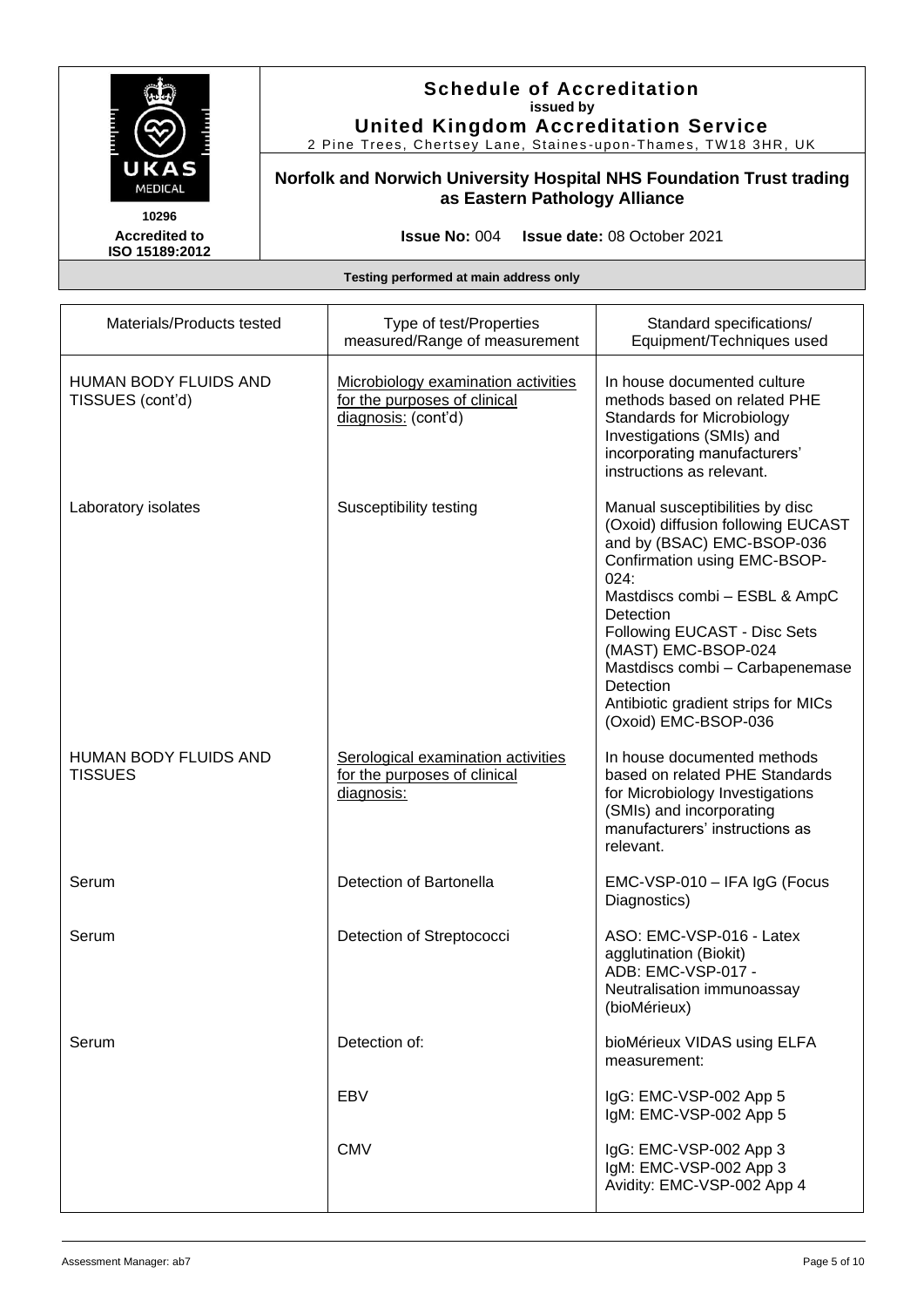

2 Pine Trees, Chertsey Lane, Staines -upon -Thames, TW18 3HR, UK

**Norfolk and Norwich University Hospital NHS Foundation Trust trading as Eastern Pathology Alliance**

**Accredited to ISO 15189:2012** 

**Issue No:** 004 **Issue date:** 08 October 2021

| Materials/Products tested                 | Type of test/Properties<br>measured/Range of measurement                                  | Standard specifications/<br>Equipment/Techniques used                                                                                                                       |
|-------------------------------------------|-------------------------------------------------------------------------------------------|-----------------------------------------------------------------------------------------------------------------------------------------------------------------------------|
| HUMAN BODY FLUIDS AND<br>TISSUES (cont'd) | Serological examination activities<br>for the purposes of clinical<br>diagnosis: (cont'd) | In house documented methods<br>based on related PHE Standards<br>for Microbiology Investigations<br>(SMIs) and incorporating<br>manufacturers' instructions as<br>relevant. |
| Serum                                     | Detection of:<br>Borrelia burgdorferi (lyme Disease)<br>IgG                               | bioMérieux VIDAS using ELFA<br>measurement:<br>EMC-VSP-002 App 9                                                                                                            |
|                                           | Hepatitis B anti-HBc IgM                                                                  | EMC-VSP-002 App 6                                                                                                                                                           |
|                                           | Human immunodeficiency virus<br>(HIV) confirmation                                        | EMC-VSP-002 App 8                                                                                                                                                           |
|                                           | Toxoplasma IgG                                                                            | EMC-VSP-002 App 11                                                                                                                                                          |
|                                           | Hepatitis C confirmation                                                                  | EMC-VSP-002 App 7                                                                                                                                                           |
|                                           | Rubella Serology                                                                          | IgM: EMC-VSP-002 App 10                                                                                                                                                     |
| Serum                                     | Detection of:                                                                             | Abbott Architect using CMIA:                                                                                                                                                |
|                                           | <b>Hepatitis A Serology</b>                                                               | IgG: EMC-VSP-001 App 6<br>IgM: EMC-VSP-001 App 7                                                                                                                            |
|                                           | Hepatitis B anti-HBc (Total)                                                              | EMC-VSP-001 App 4                                                                                                                                                           |
|                                           | Hepatitis B anti-HBe                                                                      | EMC-VSP-001 App 11                                                                                                                                                          |
|                                           | Hepatitis B anti-HBs                                                                      | EMC-VSP-001 App 5                                                                                                                                                           |
|                                           | Hepatitis B e antigen                                                                     | EMC-VSP-001 App 11                                                                                                                                                          |
|                                           | Hepatitis B surface antigen (HBsAg)                                                       | Screen: EMC-VSP-001 App 3                                                                                                                                                   |
|                                           | Hepatitis B surface antigen (HBsAg)<br>confirmation                                       | EMC-VSP-001 App 10 - Murex<br>HBsAg confirmatory kit<br>(neutralisation)                                                                                                    |
|                                           | <b>Hepatitis C Serology</b>                                                               | Screen: EMC-VSP-001 App 2                                                                                                                                                   |
|                                           | Human immunodeficiency virus<br>(HIV) serology                                            | Screen: EMC-VSP-001 App 1                                                                                                                                                   |
|                                           | Rubella                                                                                   | IgG: EMC-VSP-001 App 8                                                                                                                                                      |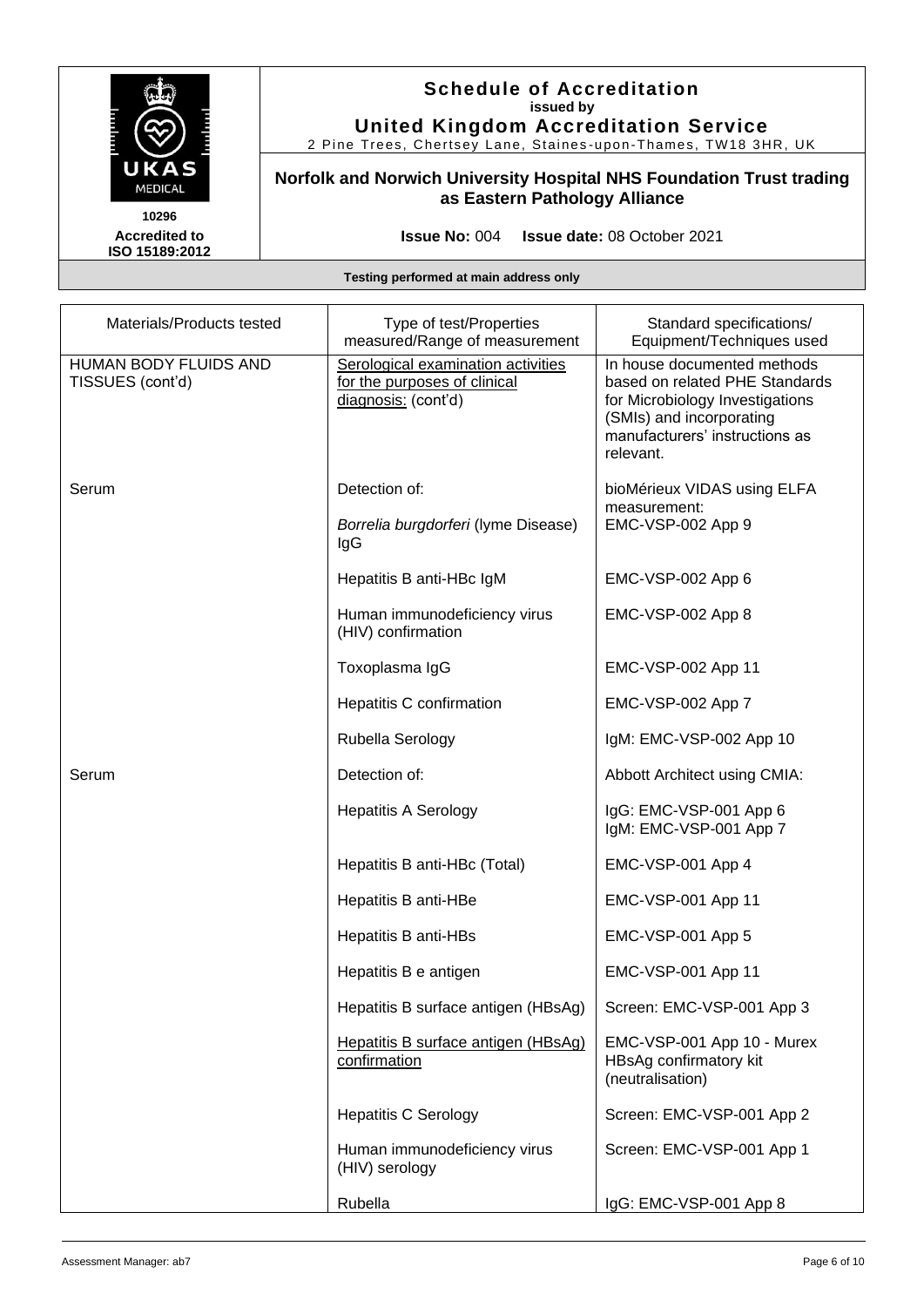

2 Pine Trees, Chertsey Lane, Staines -upon -Thames, TW18 3HR, UK

**Norfolk and Norwich University Hospital NHS Foundation Trust trading as Eastern Pathology Alliance**

**Accredited to ISO 15189:2012** 

**Issue No:** 004 **Issue date:** 08 October 2021

| Materials/Products tested                        | Type of test/Properties<br>measured/Range of measurement                                                                                                                                                                     | Standard specifications/<br>Equipment/Techniques used                                                                                                                       |
|--------------------------------------------------|------------------------------------------------------------------------------------------------------------------------------------------------------------------------------------------------------------------------------|-----------------------------------------------------------------------------------------------------------------------------------------------------------------------------|
| <b>HUMAN BODY FLUIDS AND</b><br>TISSUES (cont'd) | Serological examination activities<br>for the purposes of clinical<br>diagnosis: (cont'd)                                                                                                                                    | In house documented methods<br>based on related PHE Standards<br>for Microbiology Investigations<br>(SMIs) and incorporating<br>manufacturers' instructions as<br>relevant. |
| Serum                                            | Detection and confirmation of<br>Syphilis (including TPPA and RPR)                                                                                                                                                           | Screen: EMC-VSP-001 App 9 -<br>Immunoassay (CMIA) on Abbott<br>Architect;<br>Confirmation: EMC-VSP-008 -<br>Serodia TPPA<br>Confirmation: EMC-VSP-015 - Axis-<br>Shield RPR |
| Serum                                            | <b>Hepatitis E Serology</b>                                                                                                                                                                                                  | IgG: EMC-VSP-013 - EIA (Fortress<br>Diagnostics)<br>IgM: EMC-VSP-013 - EIA (Fortress<br>Diagnostics)                                                                        |
| Serum                                            | Human immunodeficiency virus<br>(HIV) typing                                                                                                                                                                                 | Typing: EMC-VSP-005 Geenius<br>HIV 1/2 Confirmatory Assay (ICT)                                                                                                             |
| Serum                                            | Detection of Measles IgG                                                                                                                                                                                                     | EMC-VSP-019 - NovaLisa Measles<br>virus IgG (ELISA)                                                                                                                         |
| Serum                                            | Detection of total antibody to:<br>Influenza A<br>Influenza B<br>C. burnetti p.2<br>Chlamydia<br>Mycoplasma<br>Parainfluenza<br><b>RSV</b><br>Adenovirus<br>C.burnetti p1<br>Leptospira sp<br>Enterovirus<br><b>Brucella</b> | <b>Complement Fixation Testing using</b><br>Virion Serion reagents:<br>EMC-VSP-009                                                                                          |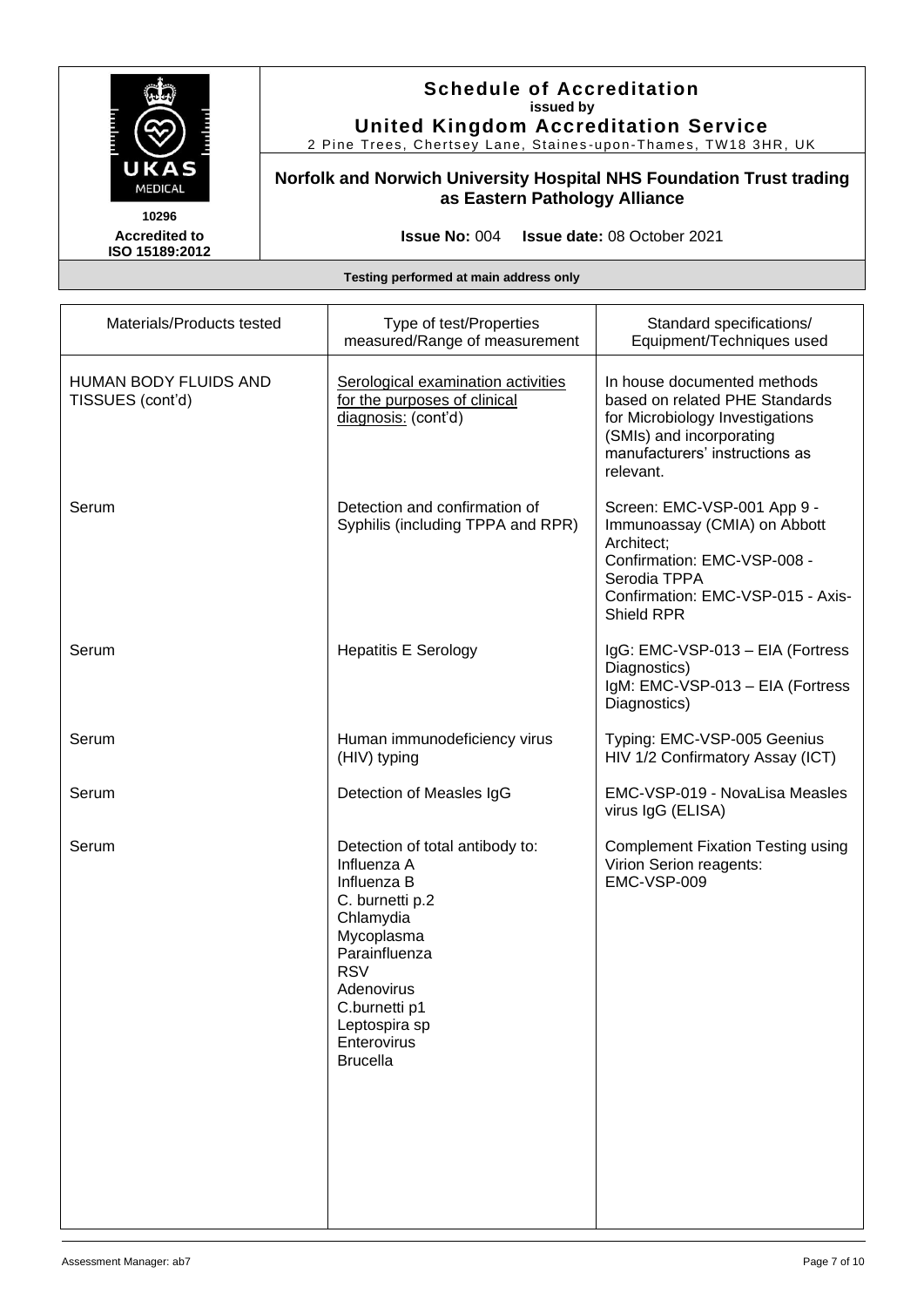

2 Pine Trees, Chertsey Lane, Staines -upon -Thames, TW18 3HR, UK

**Norfolk and Norwich University Hospital NHS Foundation Trust trading as Eastern Pathology Alliance**

**Accredited to ISO 15189:2012** 

**Issue No:** 004 **Issue date:** 08 October 2021

| Materials/Products tested                 | Type of test/Properties<br>measured/Range of measurement                                  | Standard specifications/<br>Equipment/Techniques used                                                                                                                                                                                                     |
|-------------------------------------------|-------------------------------------------------------------------------------------------|-----------------------------------------------------------------------------------------------------------------------------------------------------------------------------------------------------------------------------------------------------------|
| Serum/plasma                              | Parvovirus IgG and IgM                                                                    | Orgentec Alegria ELISA analyser<br>using Alegria Parvovirus IgG and<br>IgM kit following:<br>EMC-VSP-003<br>EMC-VSP-003 Appendix 7                                                                                                                        |
| <b>Blood</b>                              | Varicella zoster virus IgG                                                                | EMC-VSP-003 App 4 -<br><b>ORGENTEC Alegria ELISA</b>                                                                                                                                                                                                      |
| Faeces                                    | Adenovirus Antigen                                                                        | EMC-VSP-020 - EIA (Oxoid<br>ProSpecT)                                                                                                                                                                                                                     |
| HUMAN BODY FLUIDS AND<br>TISSUES (cont'd) | Serological examination activities<br>for the purposes of clinical<br>diagnosis: (cont'd) | In house documented methods<br>based on related PHE Standards<br>for Microbiology Investigations<br>(SMIs) and incorporating<br>manufacturers' instructions as<br>relevant.                                                                               |
| Faeces                                    | Clostridium difficile antigen and<br>toxin detection                                      | Screening for toxin gene by<br><b>EntericBio PCR</b><br>EMC-BSOP-040<br>Toxin detection by Rapid EIA with<br>TechLab Cl.difficile Tox A/B<br>QuickChek<br>EMC-BSOP-041<br>TechLab C. DIFF QUIK CHEK<br><b>COMPLETE</b> for urgent requests<br>(GDH/Toxin) |
| Faeces                                    | Detection of Helicobacter pylori<br>Antigen                                               | EMC-VSP-012 App 1 - EIA<br>(Premier Platinum HpSA PLUS)                                                                                                                                                                                                   |
| Faeces                                    | Detection of Rotavirus Antigen                                                            | EMC-VSP-021 - EIA (Oxoid<br>ProSpecT)                                                                                                                                                                                                                     |
| Urine                                     | Detection of Legionella urinary<br>antigen                                                | EMC-VSP-006 - Bartels EIA                                                                                                                                                                                                                                 |
| Urine                                     | Detection of Streptococcus<br>pneumoniae urinary antigen test                             | EMC-VSP-024 - Immunoassay,<br><b>Meridian TRU</b>                                                                                                                                                                                                         |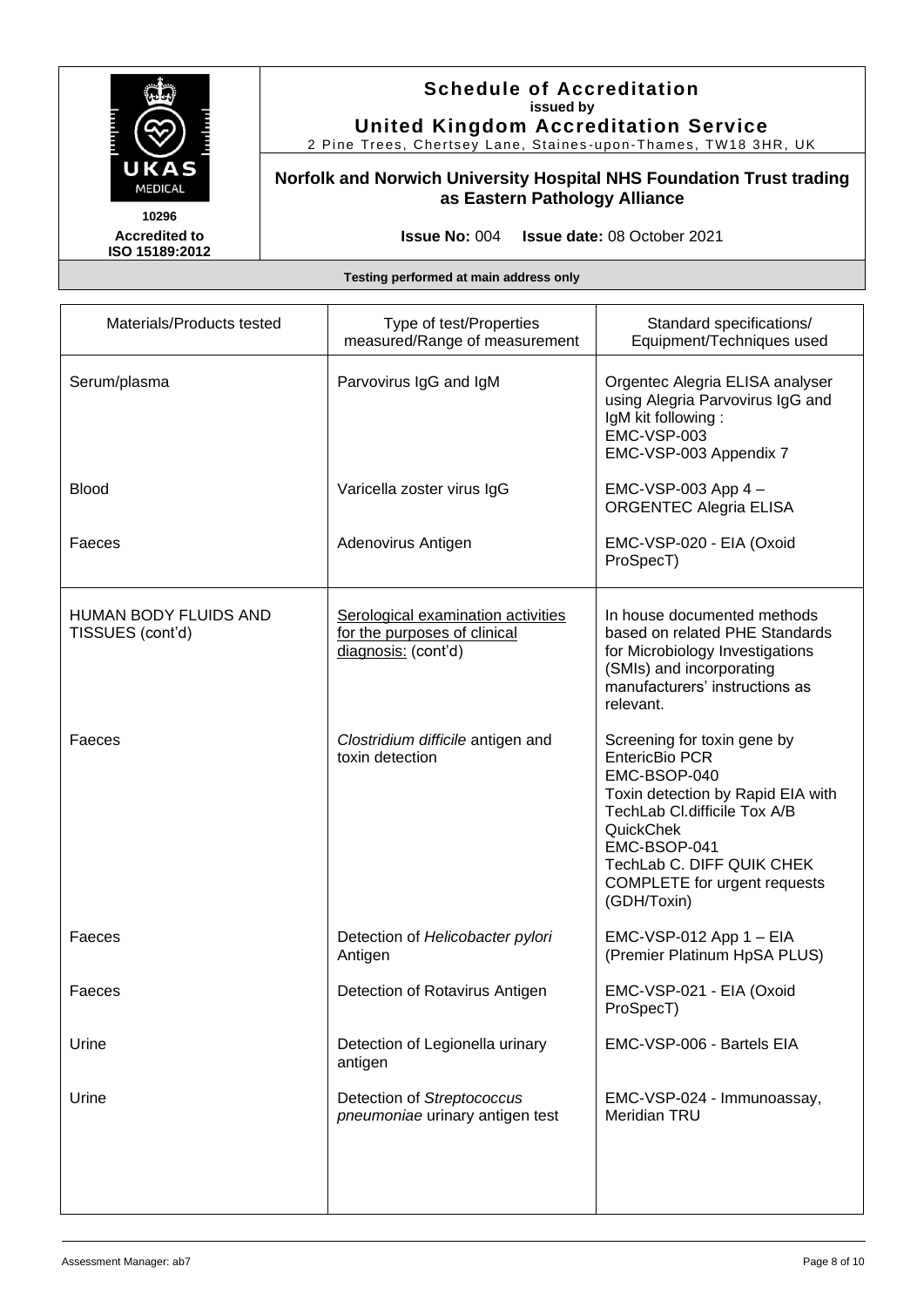

2 Pine Trees, Chertsey Lane, Staines -upon -Thames, TW18 3HR, UK

**Norfolk and Norwich University Hospital NHS Foundation Trust trading as Eastern Pathology Alliance**

**Accredited to ISO 15189:2012** 

**Issue No:** 004 **Issue date:** 08 October 2021

| Materials/Products tested                         | Type of test/Properties<br>measured/Range of measurement                    | Standard specifications/<br>Equipment/Techniques used                                                                                                                       |
|---------------------------------------------------|-----------------------------------------------------------------------------|-----------------------------------------------------------------------------------------------------------------------------------------------------------------------------|
| HUMAN BODY FLUIDS AND<br>TISSUES (cont'd)         | Molecular examination activities for<br>the purposes of clinical diagnosis: | In house documented methods<br>based on related PHE Standards<br>for Microbiology Investigations<br>(SMIs) and incorporating<br>manufacturers' instructions as<br>relevant. |
| Urine, swabs (endocervical,<br>urethral, vaginal) | Detection of Chlamydia trachomatis<br>and Neisseria gonorrhoea              | Hologic Panther DTS System EMC-<br>VMP-007 using Transcription<br>Mediated Amplification (NAATs)                                                                            |
| Urine, swabs (endocervical,<br>urethral, vaginal) | Detection of Trichomonas vaginalis<br>(TV) DNA                              | Hologic Panther DTS System using<br><b>Transcription Mediated</b><br>Amplification (NAATs) following:<br>EMC-VMP-007                                                        |
| <b>Bacterial isolates</b>                         | Molecular detection of MRSA                                                 | PCR using Cepheid GeneXpert<br>following:<br>EMC-BSOP-034<br>EMC-BSOP-034 Appendix 11                                                                                       |
| Faeces, rectal swabs                              | Norovirus 1&2 RNA                                                           | EMC-VMP-006 - Nucleic Acid<br>Extraction.<br>EMC-VMP-005 - Real-Time PCR on<br><b>RIDAGene</b>                                                                              |
|                                                   | Detection of:                                                               | QIAsymphony SP/AS/RQ real-time<br>qPCR:                                                                                                                                     |
| Serum                                             | <b>Hepatitis B DNA</b>                                                      | EMC-VMP-009                                                                                                                                                                 |
|                                                   | <b>Hepatitis C RNA</b>                                                      | EMC-VMP-009                                                                                                                                                                 |
|                                                   | HIV-1 RNA                                                                   | EMC-VMP-009                                                                                                                                                                 |
|                                                   | <b>CMV DNA</b>                                                              | EMC-VMP-009                                                                                                                                                                 |
|                                                   | <b>EMV DNA</b>                                                              | EMC-VMP-009                                                                                                                                                                 |
|                                                   |                                                                             |                                                                                                                                                                             |
|                                                   |                                                                             |                                                                                                                                                                             |
|                                                   |                                                                             |                                                                                                                                                                             |
|                                                   |                                                                             |                                                                                                                                                                             |